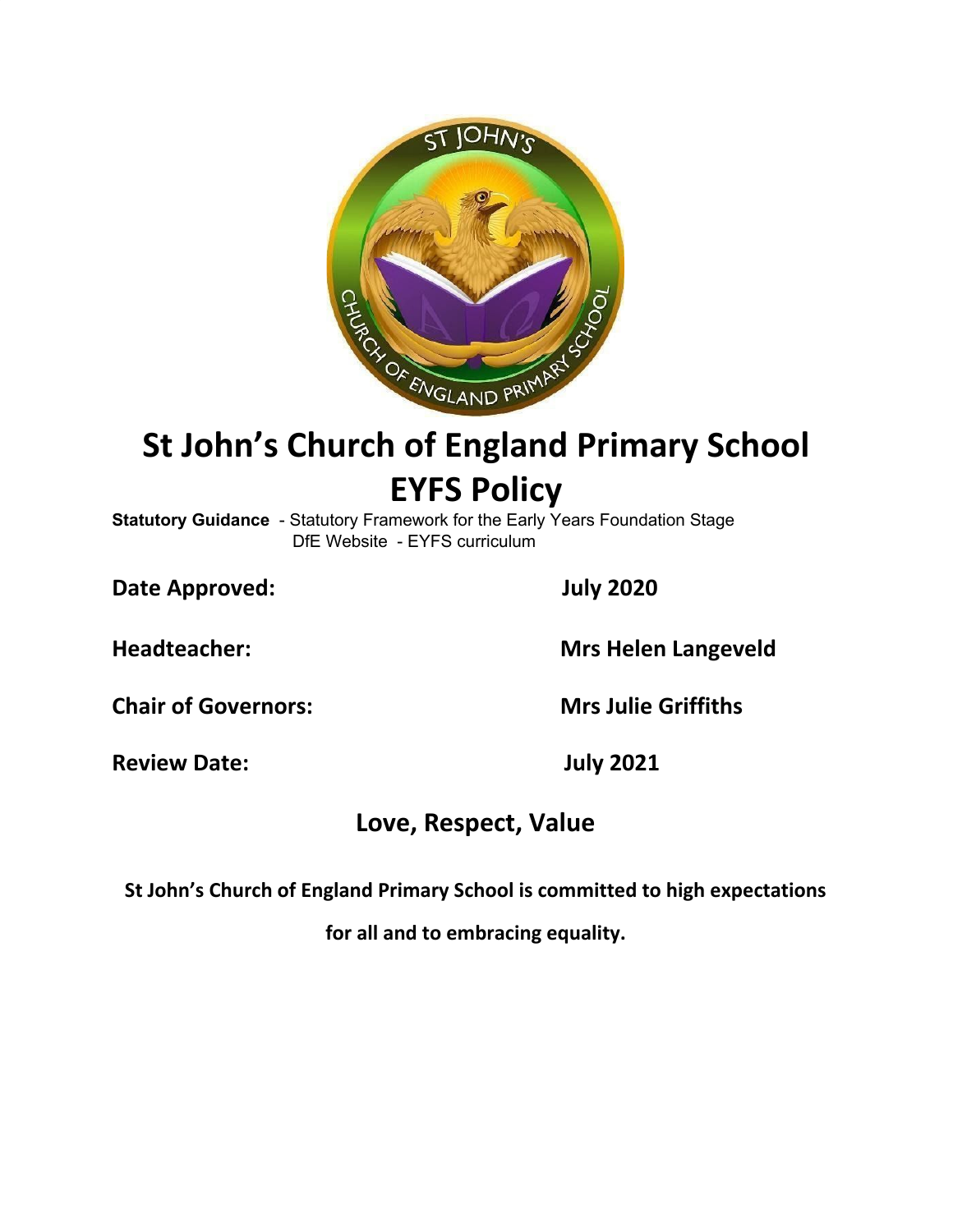*"In Church schools, all members of the learning community should be given the opportunity to make their contribution, and the part each can play should be strongly respected. Children are clearly not there 'to be done to'- they are active partners in their learning." John Cox - More Than Caring and Sharing*

# **Purpose**

Every child is seen as a unique child of God and from day one of a child's time with us, St John's C of E School recognises and celebrates the importance of a child's first experiences at school. Through our Christian core values of 'love your neighbour', 'respect everyone' and 'value diversity' sitting alongside our ethos of 'educational excellence' and 'development of the whole child', it is the aim of St John's C of E School to enable every child in the EYFS to experience success.

'Every child deserves the best possible start in life and support to fulfil their potential. A child's experience in the early years has a major impact on their future life chances. A secure, safe and happy childhood is important in its own right and it provides the foundation for children to make the most of their abilities *and talents as they grow up.'*

Early Years Foundation Stage Profile - Department for Children, Schools and Families 2017

The Early Years Foundation Stage applies to children from birth to the end of the reception year. At St John's C of E School children are admitted to reception in the September following their fourth birthday. Early childhood is the foundation on which children build the rest of their lives. At St John's C of E School we greatly value the importance that the EYFS plays in laying secure foundations for future learning and development. We also believe that early childhood is valid in itself as part of life. It is important to view the EYFS as preparation for life and not simply preparation for the next stage of education.

# **Aims & Objectives**

We aim to support all children to become independent, collaborative and inquisitive learners. We will provide a broad, balanced, enriching and challenging curriculum that will enable each child to develop personally, socially, emotionally, spiritually, physically, creatively and intellectually to their full potential.

At St John's C of E School, we will:

- Provide a happy, safe, stimulating and challenging programme of learning and development for the children to experience as they begin their journey through school.
- Provide a broad, balanced, relevant and creative curriculum that will set in place firm foundations for further learning and development in Key Stage 1 and beyond and enable choice and decision making, fostering independence and self-confidence.
- Use and value what each child can do, assessing their individual needs and helping each child to progress.
- Develop excellent relationships with parents and carers to build a strong partnership in supporting their children.
- Provide a caring and inclusive learning environment which is sensitive to the requirements of the individual child, including those who have additional needs.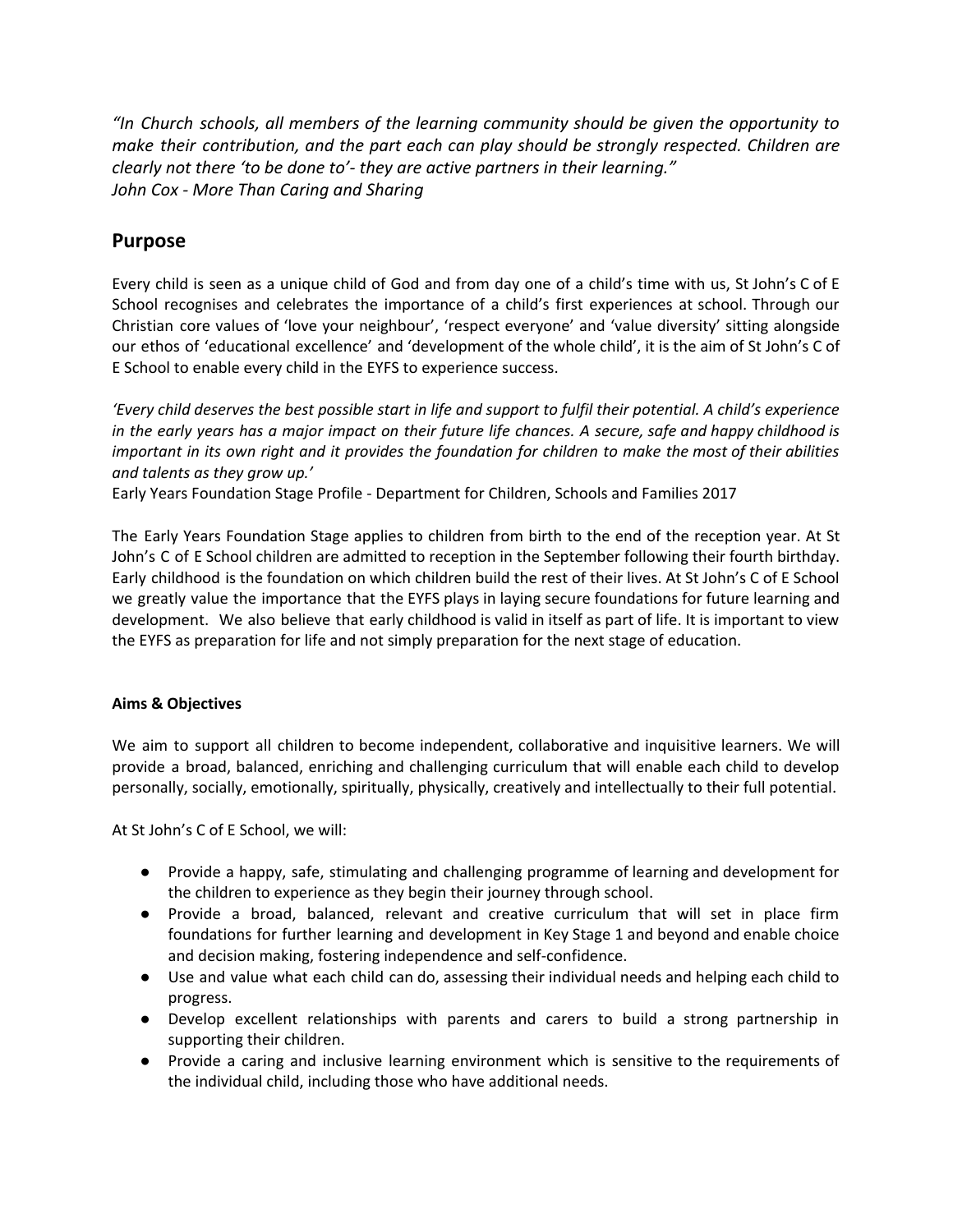The early-years education we offer our children is based on the following principles:

- It builds on what our children already know and can do
- It ensures that no child is excluded or disadvantaged
- It offers a structure for learning that has a range of starting points, content that matches the needs of young children, and activities that provide opportunities for learning both indoors and outdoors
- It provides a rich and stimulating environment
- It acknowledges the importance of a full working partnership with parents and carers.

## **The Early Years Foundation Stage is based on four themes:**

A Unique Child Positive Relationships Enabling Environments Learning and Development

#### **A Unique Child**

At St John's C of E School we recognise that every child is a competent learner who can be resilient, capable, confident and self-assured. We recognise that children develop in individual ways and at varying rates. Children's attitudes and dispositions to learning are influenced by feedback from others; we use praise and encouragement, as well as celebration and a growth mindset approach, to encourage children to develop a positive attitude to learning.

#### Inclusion

We value the diversity of individuals within the school and believe that every child matters as a unique child of God. All children at St John's C of E School are treated fairly regardless of race, gender, religion or abilities. All families are valued within our school.

We give our children every opportunity to achieve their personal best and planning is adapted to meet the needs of all groups and abilities. We do this by taking account of our children's range of life experiences when we are planning for their learning.

At the Foundation Stage we set realistic and challenging expectations keyed to the needs of our children, so that we are aiming for all to reach the Early Learning Goals by the end of the stage. We do this through:

- Planning opportunities that build upon and extend children's knowledge, experience and interests, and develop their self-esteem and confidence
- Using a wide range of teaching strategies based on children's learning needs
- Providing a wide range of opportunities to motivate and support children and to help them learn effectively
- Offering a safe and supportive learning environment in which the contribution of all children is valued
- Employing resources which reflect diversity and are free from discrimination and stereotyping
- Planning challenging activities to meet the needs of both boys and girls, of children with special educational needs, of children with disabilities, of children from all social and cultural backgrounds, of children from different ethnic groups, and of those from diverse linguistic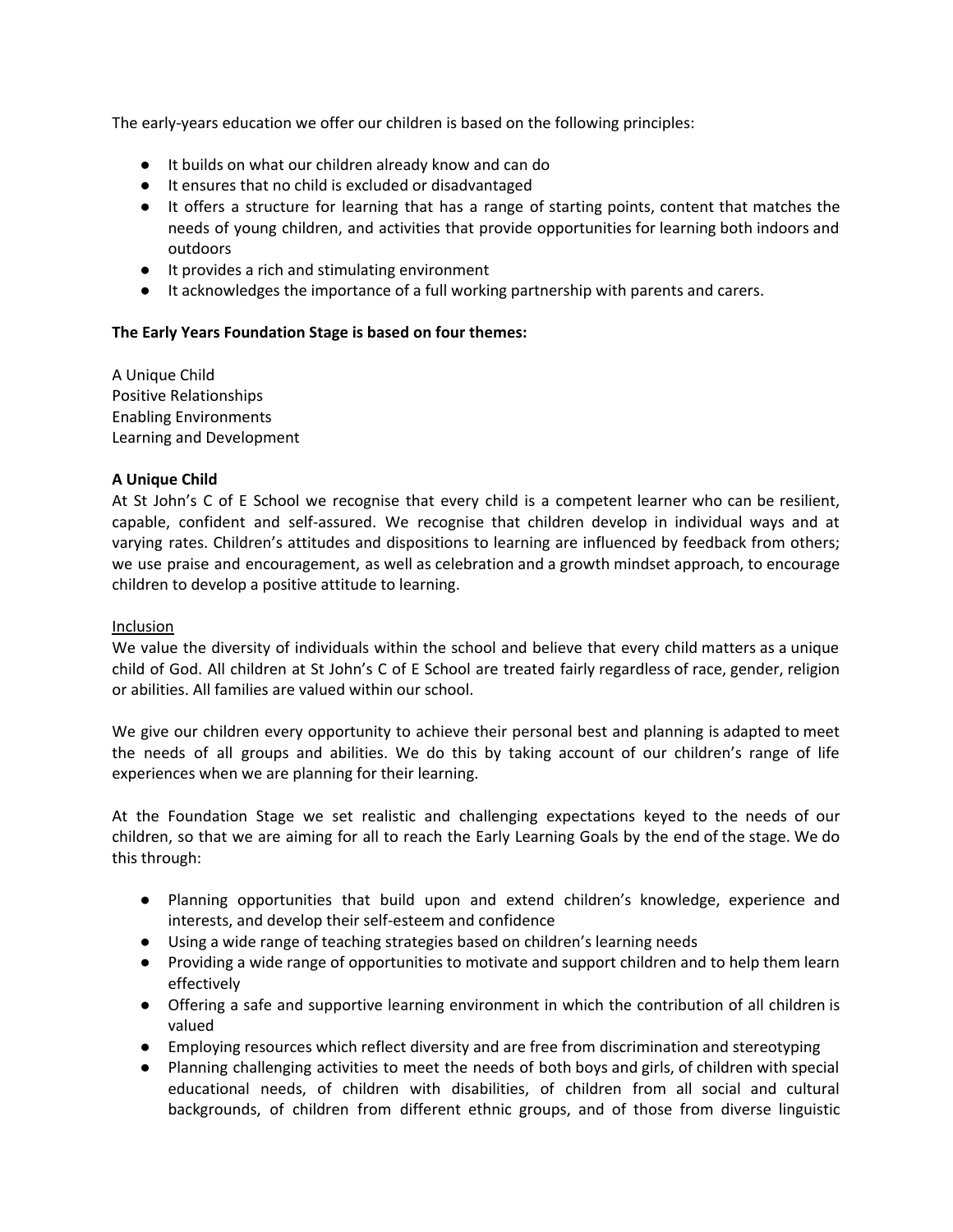backgrounds

- Monitoring children's progress and taking action to provide support as necessary (such as referrals to speech therapy) as necessary
- Working closely with parents, carers and other outside agencies to ensure all children's needs are met and we enable them to access the curriculum and make good progress

# **Positive Relationships**

At St John's C of E School we recognise that children learn to be strong, confident and independent from being in secure relationships. We aim to develop caring, respectful, professional relationships with the children and their families.

Parents as Partners - We recognise that parents/carers are children's first and most enduring educators and we value being partners with them in their child's education through:

- Talking to parents/carers before their child starts school at our open afternoons and induction meetings
- Arranging, where possible, visits by the teacher to all children in their home setting or childcare provision prior to their starting school
- Providing a handbook of information about commencing Reception at St John's C of E School
- Outlining the school's expectations in the Home-School agreement
- Inviting parents/carers and children to have the opportunity to spend time in Reception Class for three induction visits before starting school
- Providing an induction meeting for Reception parents/carers to meet with staff to discuss school routines, expectations and to answer any questions parents/carers may have
- Holding a parent consultation early in the academic year to establish how a child is settling into the school environment
- Operating an open door policy for parents/carers with any queries or concerns
- Conversely, if Foundation Stage staff have concerns about the progress of a child, they will immediately approach parents and carers to discuss them
- Written contact through the Home-School Agreement and school newsletters
- Sending home invitations for parents to record home moments to be celebrated in school
- Publishing a Curriculum map detailing the areas of learning and the overarching theme of the term or half-term as well as a class newsletter/termly overview
- Inviting parents to attend informal meetings about areas of the curriculum, such as phonics or reading
- Sharing regularly the children's 'Learning Journey' with parents/carers and valuing the on-going contributions to this from parents/carers
- Offering two parent/teacher consultation meetings per year at which their child's progress is discussed
- Sending a written report on their child's attainment and progress at the end of their time in Reception
- Asking parents to sign a generic permission form for visits, food tasting and photographs etc
- Parents are invited to a range of activities throughout the school year such as assemblies, workshops, outcomes, church services, Christmas productions and sports day etc
- Offering opportunities for parents and carers to visit the school on a volunteer basis to assist with the children's learning e.g. hearing readers
- Offering a range of activities, throughout the year, to encourage specific collaboration between child, school and parents e.g.reading event, topic outcome events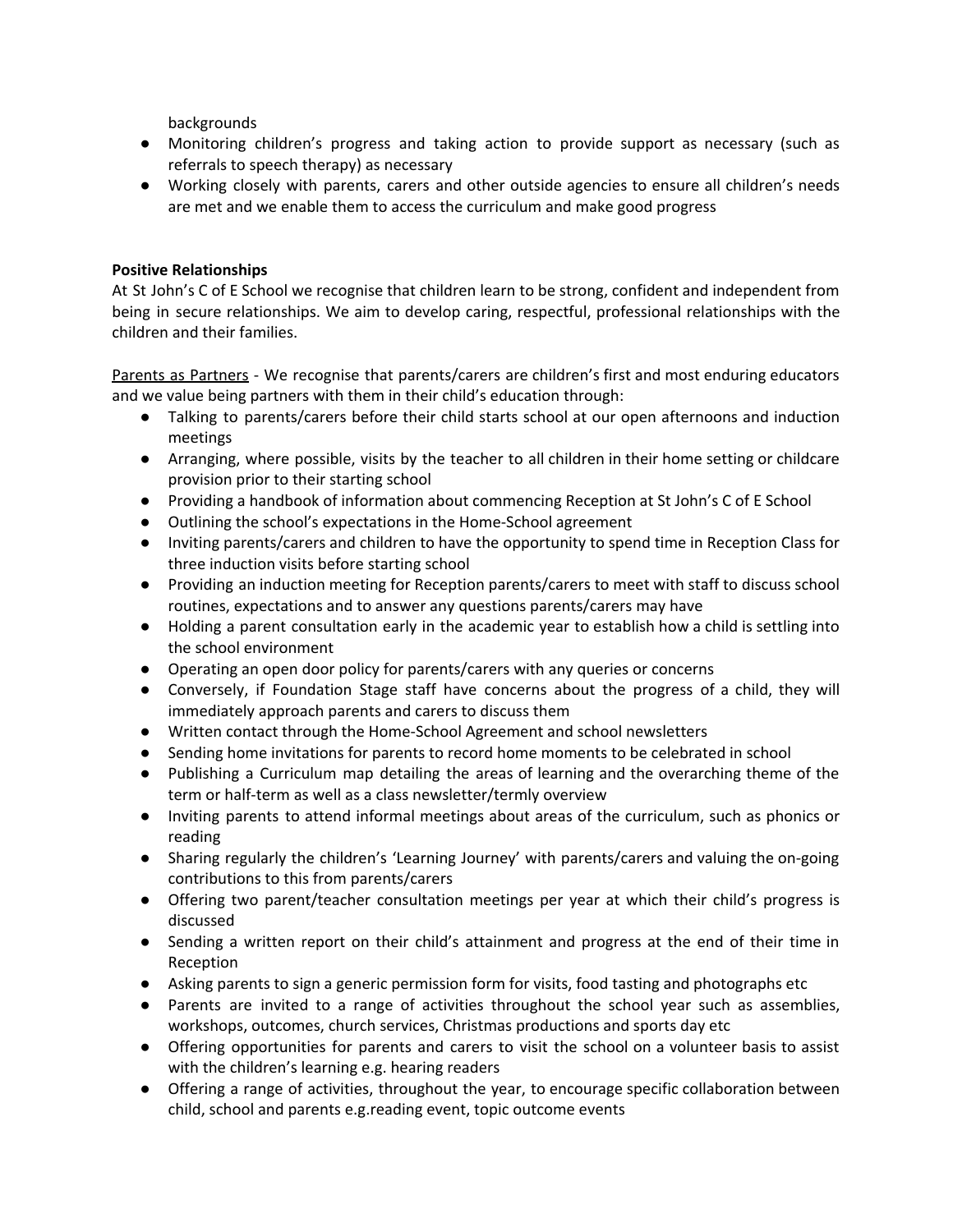Staff - Reception – 1 class teacher and 1 Teaching Assistant in each class plus specifically appointed staff to support children with additional needs. All staff in the Foundation Stage aim to develop good relationships with all children, interacting positively with them and taking time to listen to them.

#### **Enabling Environments**

At St John's C of E School we recognise that the environment plays a key role in supporting and extending the children's development, where the children feel confident, secure and challenged. The children have daily access to an indoor and outdoor environment that is set up in discrete areas of learning with planned continuous provision.

Play-based learning is paramount and children have opportunities to direct their own learning with planned opportunities provided by staff.

We plan a learning environment, both indoors and outdoors, that encourages a positive attitude to learning and reflects the individual's interests, passions and abilities. We use materials and equipment that reflect both the community that the children come from and the wider world. We encourage the children to make their own selection of the activities on offer, as we believe that this encourages independent learning. We ensure that resources and spaces are accessible, safe to use and checked regularly.

#### **Learning and Developing**

The EYFS Curriculum – Our curriculum for the Foundation Stage reflects the areas of learning identified in the Early Learning Goals.

There are seven areas of learning and development that must shape educational provision in early years settings. All areas of learning and development are important and inter-connected. None of the areas of learning can be delivered in isolation from the others. Our children's learning experiences enable them to develop competency and skill across a number of learning areas.

They require a balance of adult led and child initiated activities in order for most children to reach the levels required at the end of EYFS. Three Prime areas are particularly crucial for igniting children's curiosity and enthusiasm for learning, and for building their capacity to learn, form relationships and thrive.

The three Prime areas are:

- Personal, Social and Emotional Development
- Communication and Language
- Physical Development

Staff will also support children in four specific areas, through which the three prime areas are strengthened and applied.

Specific Areas:

- Literacy
- Mathematics
- Understanding the world
- Expressive arts and design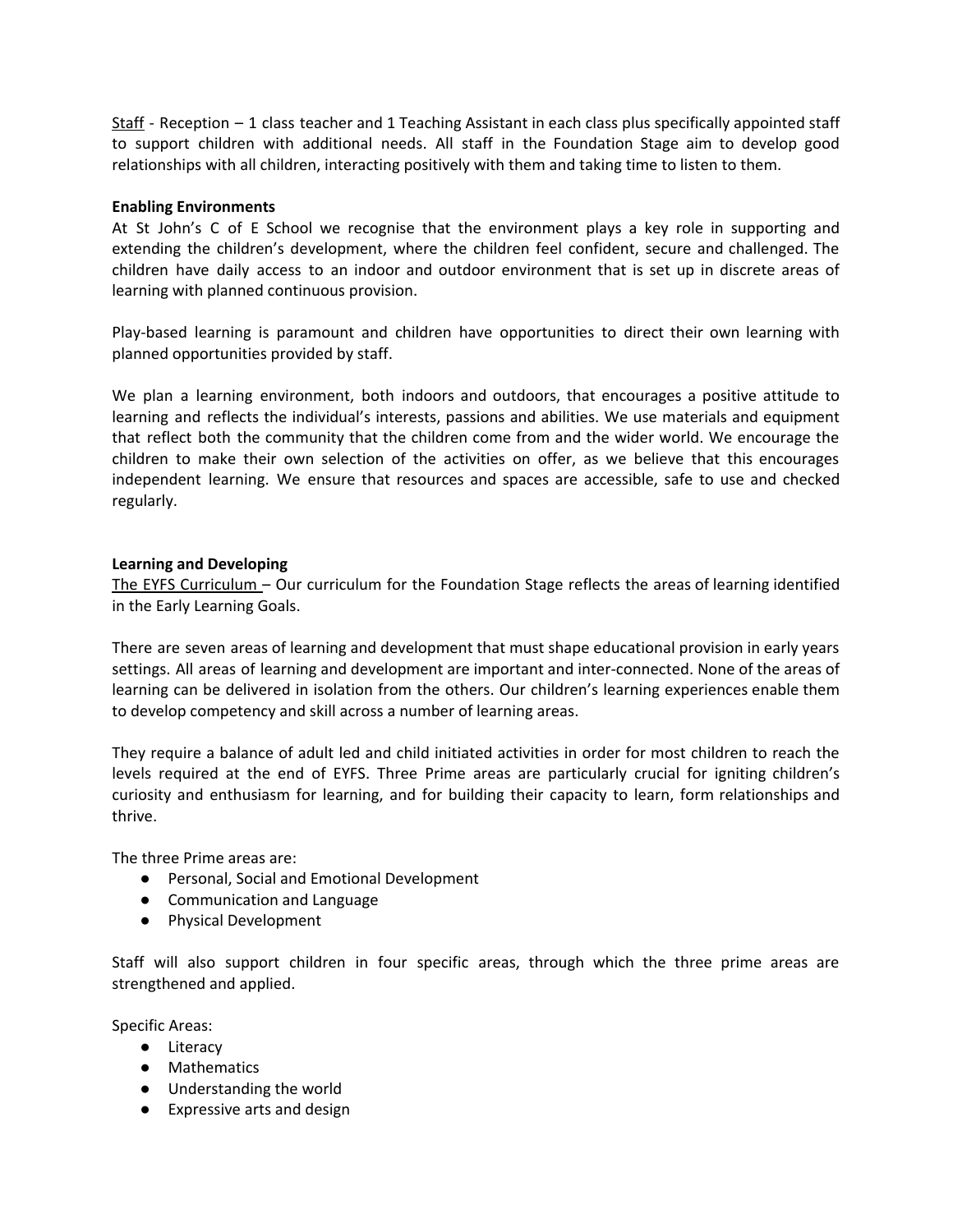Children's development levels are assessed and as the year progresses, the balance will shift towards a more equal focus on all areas of learning, as children grow in confidence and ability within the three prime areas.

However, if a child's progress in any of the prime areas gives cause for concern, staff will discuss this with the child's parents/carers and agree how to support the child.

Reception pupils also participate in a daily phonics session, following the guidance in the "Letters & Sounds" document and in line with school policy.

#### **Characteristics of Effective Learning**

Parents receive an annual written report that offers comments on each child's progress in each area of learning and the characteristics of effective learning. It highlights the child's strengths and development needs, and gives details of the child's general progress. We complete these in June, and send them to parents in early July each year.

The Learning Environment -The Foundation Stage classroom is organised to allow children to explore and learn securely and safely. There are specific areas where the children can be active, quiet, creative etc.

Children have access to both inside and outside area across the day; this has a positive effect on the children's development. The Foundation Stage has its own outdoor classroom area. Being outdoors offers opportunities for doing things in different ways and in varying scales than when indoors. The children can explore, use their senses and be physically active and exuberant. All areas of the curriculum can be explored outside.

We ensure that our environment and delivery of the curriculum incorporates the three characteristics of effective teaching and learning:

● Playing and exploring - children will have opportunities to investigate and experience things, and 'have a go'

*'Children's play reflects their wide ranging and varied interests and preoccupations. In their play children learn at their highest level. Play with peers is important for children's development.'*

Through play, our children explore and develop learning experiences, which help them make sense of the world. They practise and build up ideas, learn how to control themselves and understand the need for rules. They have the opportunity to think creatively alongside other children as well as on their own. They communicate with others as they investigate and solve problems.

● Active learning - children will have time and space to concentrate and keep on trying if they encounter difficulties, and enjoy their achievements.

*'Children learn best through physical and mental challenges. Active learning involves other people, objects, ideas and events that engage and involve children for sustained periods.'*

Active learning occurs when children are motivated and interested. Children need some independence and control over their learning. As children develop their confidence, they learn to make decisions. It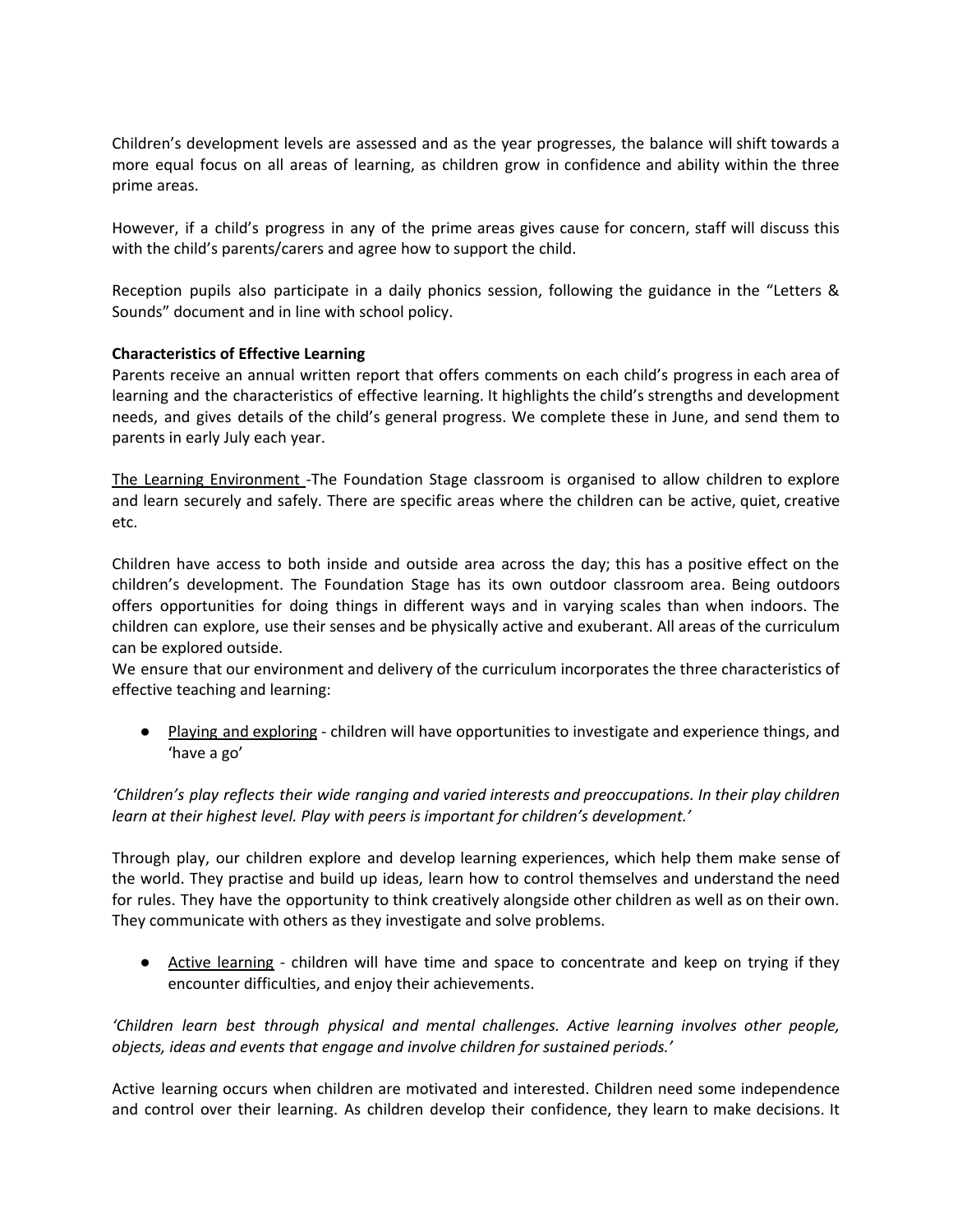provides children with a sense of satisfaction as they take ownership of their learning.

● Creating and thinking critically - we encourage and support children to have and develop their own ideas, make links between ideas, and develop strategies for doing things.

*"When children have opportunities to play with ideas in different situations and with a variety of resources, they discover connections and come to new and better understandings and ways of doing things. Adult support in this process enhances their ability to think critically and ask questions."*

Children should be given the opportunity to be creative through all areas of learning. Adults can support children's thinking and help them make connections by showing interest, offering encouragement, clarifying ideas and asking open ended questions. Children can access resources and move around the classroom freely and purposefully to extend their learning.

Planning - The Early Learning Goals provide the basis for planning throughout the Foundation Stage. Teachers use the national schemes of work, where appropriate, to support their planning for individual children. The planning objectives within the Foundation Stage are from the Development Matters Statements from the Early Years Foundation Stage document. The planning is based upon themes with discrete phonics, maths and reading directed teaching. However, planning, which is based upon a different topic which is identified as a vehicle of interest to deliver the children's next steps in learning, also therefore responds to the needs, achievement and interest of the children. Our medium-term planning identifies the intended learning, with outcomes, for children working towards the Early Learning Goals, and also for those working towards National Curriculum Age Related Expectations.

Observations - Foundation Stage staff use observations as the basis for planning. Staff are skilled at observing children to identify their achievements, interests and next steps for learning. These observations then lead the direction of the planning. Relevant and significant observations are recorded in the children's Learning Journeys.

Assessment - During the first term in Reception, the teacher uses observations and discussions with the children to assess the ability of each child using a baseline procedure. These assessments allow us to identify patterns of attainment within the cohort, in order to adjust the teaching programme for individual children and groups of children.

The Foundation Stage Profile is the nationally employed assessment tool that enables teachers to record their observations at the end of the Foundation Stage, and to summarise their pupils' progress towards the Early Learning Goals. It covers each of the seven areas of learning contained in the curriculum guidance for the Foundation Stage.

We record each child's level of development against the 17 Early Learning Goals as Emerging, Expected or Exceeding. We make regular assessments of children's learning, using the Development Matters, and we use this information to ensure that future planning reflects identified needs.

Assessment in the Foundation Stage takes the form of both formal and informal observations, photographic evidence and through planned activities. Assessment is completed regularly and involves both the teacher and other adults, as appropriate. The collection of assessment data in the Foundation Stage Profile is a statutory requirement.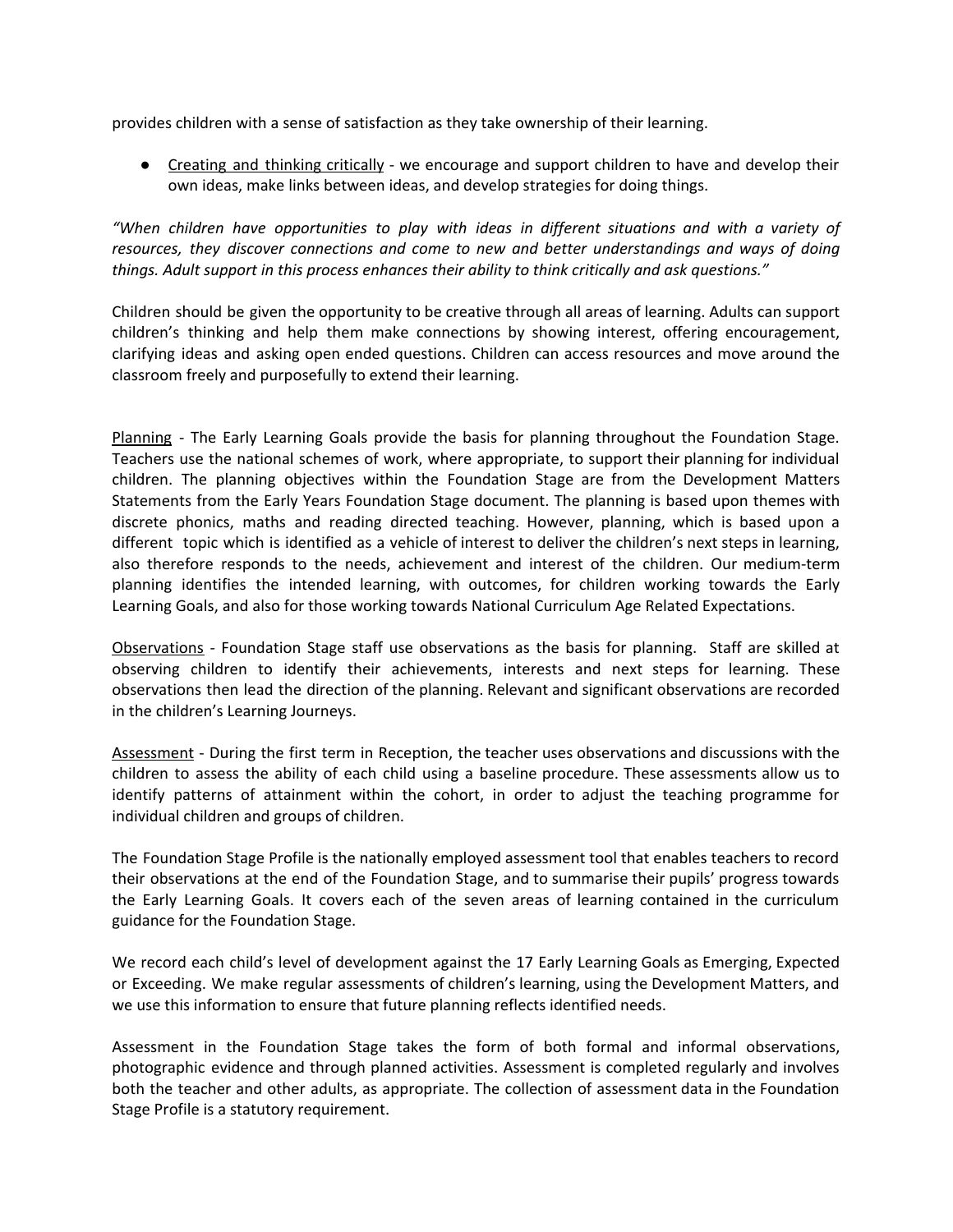The teacher keeps progress records and learning journals and records examples of each child's work. These progress books contain a wide range of evidence that we share with parents at each parental consultation meeting.

Tracking grids are updated at the end of each term. This provides a summary sheet for each child which feeds into the whole-school assessment and tracking process. We record each child's level of development to be Emerging, Developing or Securely in the Development Matters age-bands.

At the end of the final term in Reception we send a summary of these assessments to the LA for analysis. The child's next teacher uses this information to make plans for the year ahead. We share this information too at parental consultation meetings and in the end-of-year report.

## **Teaching & Learning**

The features of effective teaching and learning in our school are defined in our policy on teaching and learning. They apply to teaching and learning in the Foundation Stage just as much as they do to the teaching and learning in Key Stage 1 or 2.

The more general features of good practice in our school that relate to the Foundation Stage are:

- the partnership between teachers and parents, carers and other settings that helps our children to feel secure at school, and to develop a sense of well-being and achievement
- the understanding that teachers have of how children develop and learn, and how this must be reflected in their teaching
- the range of approaches that provide first-hand experiences, give clear explanations, make appropriate interventions, and extend and develop the children's play, talk or other means of communication
- the carefully planned curriculum that helps children achieve the Early Learning Goals by the end of the Foundation Stage
- the provision for children to take part in activities that build on and extend their interests, and develop their intellectual, physical, social and emotional abilities
- the encouragement for children to communicate and talk about their learning, and to develop independence and self-management
- the support for learning, with appropriate and accessible space, facilities and equipment, both indoors and outdoors
- the identification, through observations, of children's progress and future learning needs, which are regularly shared with parents
- the good relationships between our school and the other educational settings in which the children have been learning before joining our school
- the clear aims of our work, and the regular monitoring of our work to evaluate and improve it
- the regular identification of training needs for all adults working in the Foundation Stage

#### **Transition**

Starting school can be a difficult time for young children; we therefore plan this time carefully to support children with the transition and to ensure it is as smooth as possible for each child and that they settle into their new class quickly and happily.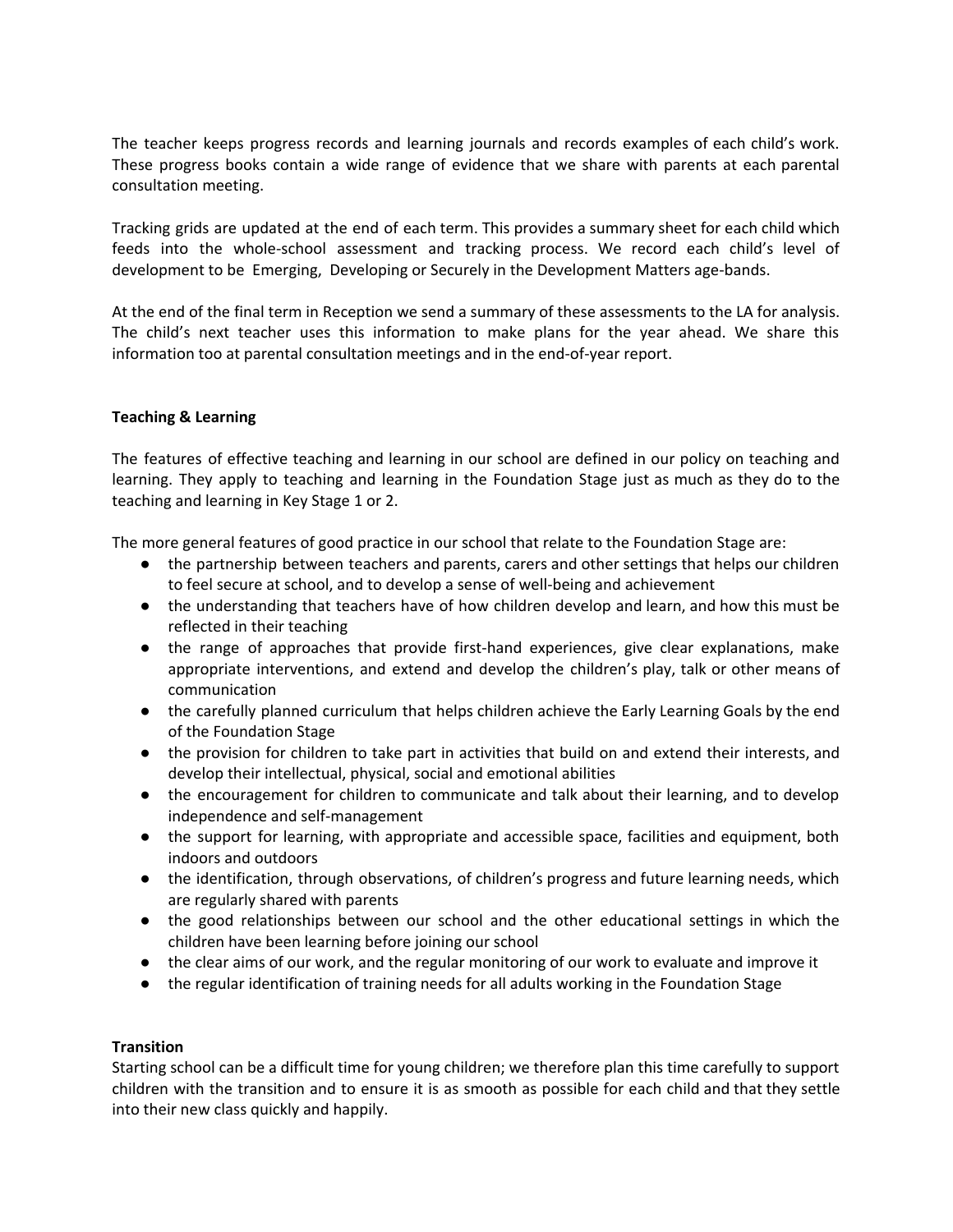Starting Reception – Parents of all children starting in the next academic year will be invited to an Induction Meeting in the Summer term to meet their child's new teachers and other key staff and learn more about the Reception curriculum.

This is an opportunity for staff to:

- To go through the school handbook
- Explain about uniform, PE kit and school dinners/ free school meals
- Explain about holidays and absences
- Purchase uniform and book bag if requested
- Explain the arrangements for the gradual induction into reception

New class sessions - The children are given three opportunities to come into school to meet their new class teacher and other children in their class. They will spend a morning in their new class, be invited to a picnic and be invited to attend a storytime. Parents can leave their children during these sessions.

This means that before they join their new class the Reception environment is already a familiar place to them.

Arrangements are also made for the children's new class teacher to visit them in their current nursery setting or home.

September Intake - When children join the school in September the following procedures will apply in order that they can gradually adjust to their new surroundings:

- During the first week, children will be invited to attend on their specific first day. We aim to have all the children in over three days
- Children will attend for the full school day unless Foundation staff, Senco and parents or guardians agree that it is not in the best interests of an individual child

Starting in Key Stage 1 (Year 1) - Throughout the Reception year, each child's involvement in whole school life will have been built upon; many of the teaching and support staff will already be familiar people to them. They will have taken part in Key Stage and whole school assemblies as well as sharing playtimes with the Key Stage 1 children.

Children have the opportunity to meet their new class teacher and spend a morning in their new class during the summer term.

# **Safeguarding & Welfare**

*'Children learn best when they are healthy, safe and secure, when their individual needs are met, and when they have positive relationships with the adults caring for them.'*

(Statutory Framework for EYFS 2017)

At St John's C of E School, we understand that we are legally required to comply with welfare requirements as stated in the Statutory Framework for Early Years Foundation Stage 2017.

● To provide a setting that is welcoming, safe and stimulating where children can grow in confidence